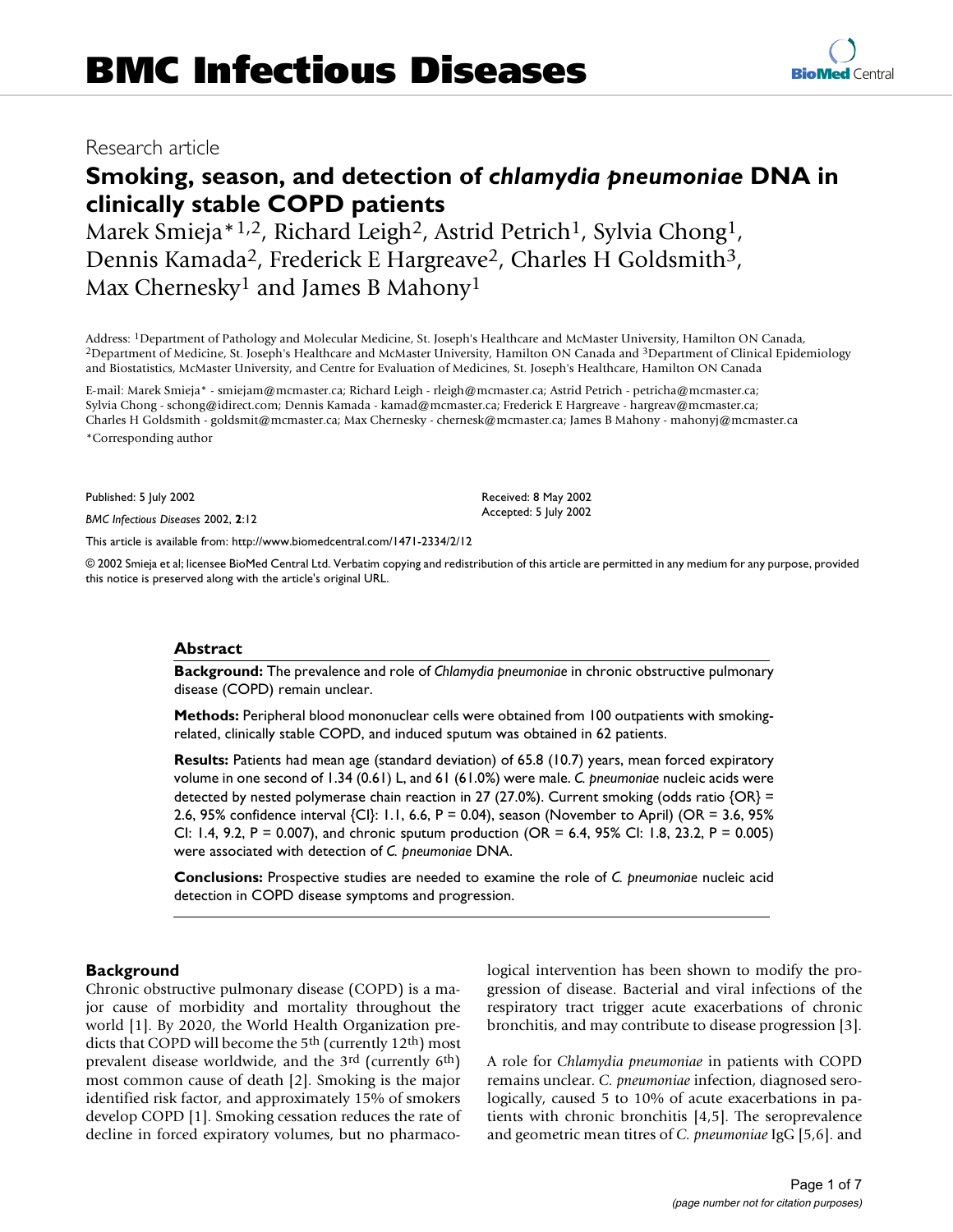IgA [7] antibodies were higher in COPD patients than controls, irrespective of exacerbation status. Von Hertzen et al measured serum IgG and IgA, salivary secretory IgA, circulating immune complexes, and nucleic acid, and found evidence of "chronic" *C. pneumoniae* infection in 65% of COPD patients [8], and recently Lieberman et al showed an association between *C. pneumoniae* serology, determined by a commercial immunoassay, and COPD exacerbation [9]. However, the reproducibility and validity of serologic testing remain uncertain [10].

Given these limitations of serology, the direct detection of *C. pneumoniae* nucleic acids may facilitate studies of its role in chronic disease etiology. The presence of *C. pneumoniae* has been directly demonstrated in lung tissue [11], and correlated with detection of *C. pneumoniae* DNA in peripheral blood mononuclear cells (PBMC) by PCR (Blasi et al, Proceedings of the Fourth Meeting of the European Society for Chlamydia Research, Helsinki, Finland, 2000). However, there are limited data regarding the prevalence of *C. pneumoniae* DNA in PBMC of COPD patients.

In a previous study, we found that PBMC *C. pneumoniae* DNA detection among cardiac patients [12] was associated with current smoking and winter/spring season. The primary objective of this study was to examine the prevalence and clinical determinants of *C. pneumoniae* DNA in COPD patients, and in particular to validate the observed association with current smoking and season. Secondary objectives were to explore whether *C. pneumoniae* detection was associated with unique symptoms, pulmonary function, or sputum cell counts, and to contrast the prevalence among respirology and cardiology patients.

## **Materials and methods** *Subjects*

One hundred consecutive consenting outpatients were recruited from the Firestone Institute for Respiratory Health at St. Joseph's Healthcare between March 2000 and October 2001. The study protocol was approved by the hospital's Research Ethics Board, and all subjects gave written consent. Patient characteristics are summarized in Table [1.](#page-1-0) Patients were current or former smokers who had a previous diagnosis of smoking-related chronic airflow limitation, with best forced expiratory volume in one second (FEV<sub>1</sub>) of < 70% predicted and FEV<sub>1</sub>/Vital Capacity < 70%, were clinically stable, and had not received antibiotics in the prior month. Spirometry was obtained before and 10 minutes after inhalation of 200 µg inhaled salbutamol. Detailed smoking history, symptoms, use of corticosteroids, and past history of pneumonia, diabetes mellitus, angina pectoris, and myocardial infarction were obtained. Clinical and laboratory data were collected independently by blinded study personnel. Seven patients with no history of prior smoking were enrolled, and their spirometry data and sputum cell counts were excluded from the analyses.

## *Sample size*

A sample size of 100 produces a 95% confidence interval equal to the sample proportion  $\pm$  0.08 when the estimated proportion is 0.20. For an estimated 50% prevalence of each of current smoking and season, assuming independence, the study had 64% power to detect an odds ratio (OR) of 5.0 or higher, and 40% power to detect an odds ratio of 3.0 or higher, for each of these factors as predictors of *C. pneumonia* DNA detection, using X2 test with continuity correction and with a significance level of 0.05, twotailed (Power Analysis and Sample Size for Windows 2000, NCSS, Kaysville, UT, USA).

## *Sputum induction and examination*

Sputum induction and processing was performed as described by Pizzichini et al [13] for the first 73 patients, and no sputum was collected for remaining patients. Sputum induction was discontinued based on low prevalence of *C. pneumoniae* DNA and to increase enrollment. A differential count of 400 non-squamous cells was performed by experienced laboratory technologists, and a sample of sputum was frozen at -70°C for PCR testing in 62 patients. Insufficient sputum was available on the remaining 11 patients after performance of sputum cytology.

# *Blood collection*

<span id="page-1-0"></span>Peripheral blood mononuclear cells (PBMC) were obtained by venipuncture into an 8 mL cell preparation tube (CPT, BD Vacutainer Systems, Franklin Lakes, NJ, USA). Within 2 hours of venipuncture, specimens were mixed by inversion and centrifuged at  $1500 \times g$  for 30 minutes. The mononuclear cells layer was aspirated and frozen at - 70°C. Samples were thawed in batches, 200–500 µL aliquots were pelleted and extracted using QIAamp DNA mini-kits (Qiagen, Mississauga ON) into 50–100 µL of elution buffer.

# *Detection of chlamydia pneumoniae DNA*

A 5–10 µL aliquot was amplified in triplicate by a nested polymerase chain reaction (PCR) targeting the *ompA* gene [14], consisting of 40 amplification cycles for a 333 base pair product and 30 cycles for a 207 bp product, followed by separation on a 2.0% (weight/volume) TAE agarose gel containing ethidium bromide, with ultraviolet light visualization. The 207 base pair product was confirmed as *C. pneumoniae* by hybridization with a specific fluorescein-labeled oligonucleotide probe (ECL, Amersham). A probeconfirmed positive in any of the three reactions was considered a positive, as previously described [12,15]. Eight controls, consisting of one low strength positive control and one intermediate strength positive control, six negative controls without DNA, and one additional tube with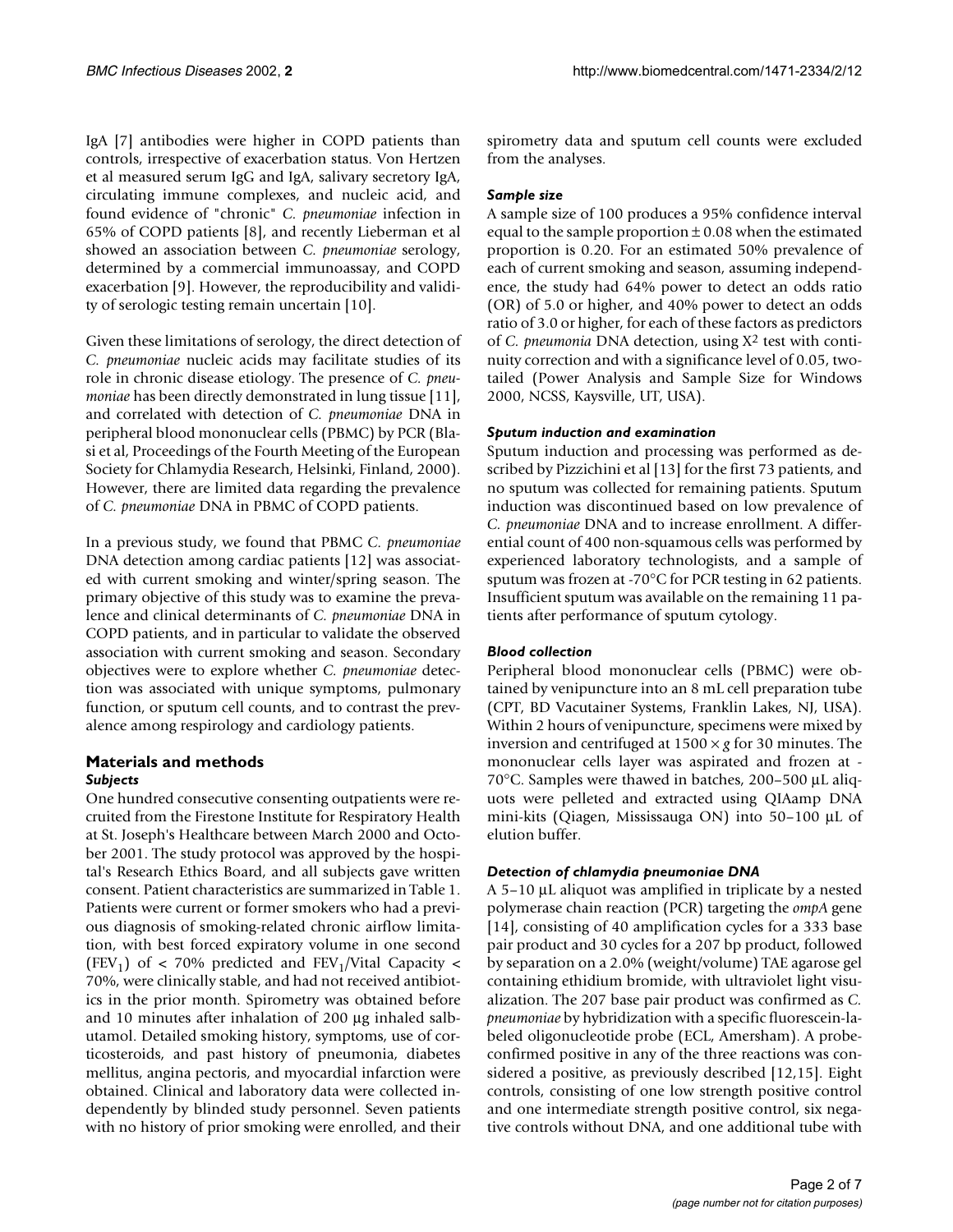|                         | Entire Study Group (%) | DNA <sup>a</sup> Present (%) | DNA Absent (%) | Unadjusted OR <sup>b</sup> (95% CI) |
|-------------------------|------------------------|------------------------------|----------------|-------------------------------------|
| Number                  | 100                    | 27(27.0)                     | 73 (73.0)      |                                     |
| Male                    | 61 / 100 (61.0)        | 20/27(74.1)                  | 41 / 73 (56.2) | 2.2(0.8, 5.9)                       |
| Current smoking         | 32 / 100 (32.0)        | 13/27(48.1)                  | 19/73(26.0)    | $2.6$ (1.1, 6.6)                    |
| Season (Nov. to April)  | 44 / 100 (44.0)        | 18/27(66.7)                  | 26 / 73 (35.6) | $3.6$ (1.4, 9.2)                    |
| Smoker or Season        | 63 / 100 (63.0)        | 25 / 27 (92.6)               | 38 / 73 (52.1) | 11.5(2.5, 52.2)                     |
| Chronic cough           | 50/98(51.0)            | 16/26(61.5)                  | 34 / 72 (47.2) | 1.8(0.7, 4.5)                       |
| Chronic sputum          | 64/99(64.6)            | 24 / 27 (88.9)               | 40 / 72 (55.6) | $6.4$ (1.8, 23.2)                   |
| Pneumonia in 1 year     | 9/98(9.2)              | 2/26(7.7)                    | 7/72(9.7)      | 0.8(0.2, 4.0)                       |
| Prednisone              | 18/98(18.4)            | $3/27$ (11.1)                | 15/71(21.1)    | 0.5(0.1, 1.8)                       |
| Inhaled corticosteroids | 67/98(68.4)            | 19/27(70.4)                  | 48 / 71 (67.6) | 1.1(0.4, 3.0)                       |
| Coronary artery disease | 10/92(10.9)            | 2/27(7.4)                    | 8/65(12.3)     | $0.6$ (0.1, 2.9)                    |
| Diabetes mellitus       | 5/92(5.4)              | 2/27(7.4)                    | 3/65(4.6)      | 1.7(0.3, 10.5)                      |

**Table 1: Patient characteristics by** *Chlamydia pneumoniae* **DNA detection status.**

a*C. pneumoniae* DNA detected by nested polymerase chain reaction [14]. b Unadjusted odds ratios (OR) with 95% confidence intervals (SPSS).

master mix open to the air throughout specimen addition, were run for every 13 patient specimens. PCR extraction and amplification were performed in separate rooms.

## *Nicotine metabolites assay*

Using the plasma fraction from the citrated CPT tube, nicotine metabolites were assayed in 73 patients by enzyme immunoassay (Immulite Nicotine Metabolite detection kit, Diagnostic Products Corporation, Los Angeles CA, USA). The Immulite nicotine metabolite assay has a calibration range of 10 to 500 µg/L, and non-smokers are defined by a nicotine metabolite level of  $<$  25  $\mu$ g/mL.

## *Statistical analysis*

Continuous variables were tested by unpaired *t*-test or Mann Whitney U test, and proportions were compared using  $X^2$  or Fisher exact tests (unmatched data) or the McNemar test (matched data). Multiple logistic regression modeling (SPSS for Windows 10.0, SPSS Inc., Chicago IL) was undertaken using DNA status (in blood or sputum) as the response variable. *A priori*, an association with current smoking and with winter/spring season was expected. All associations with clinical history, spirometry and cell counts were considered hypothesis-generating. To examine the effect of missing data, smoking and season were analyzed after imputation of *C. pneumoniae* DNA status for PBMC negative subjects in whom sputum data was missing. Imputation was performed based on proportion sputum DNA positive among subjects who were DNA negative in PBMC (SPSS).

Prevalence of PBMC *C. pneumoniae* DNA in COPD patients was compared with our coronary angiography study[12] using gender, smoking and season-stratified Maentel-Haentzel  $X^2$ . Predictors of FEV<sub>1</sub> were modeled by linear regression, for the entire study group and separately by age  $\leq 65$  years or >65 years. A P-value of < 0.05, twotailed, was considered statistically significant for the primary hypothesis of an association with current smoking or season, and a P-value of < 0.01, two-tailed, was considered significant for all secondary analyses.

## **Results**

*C. pneumoniae* DNA prevalence was 24 of 100 (24.0%) in PBMC and 7 of 62 (11.3%) in induced sputum, for a total of 27 of 100 (27.0%) patients positive in at least one specimen type. Among 62 subjects from whom both PBMC and sputum were obtained, PBMC detected 21 of 24 (87.5%) positives, whereas sputum detected 7 of 24  $(29.2\%)$  positives (P = 0.003, McNemar test).

*C. pneumoniae* DNA detection in PBMC or sputum by categorical clinical characteristics is tabulated in Table [1,](#page-1-0) with unadjusted odds ratios, and by continuous clinical and laboratory characteristics in Table 2.

Current smoking (OR = 3.5, 95% CI: 1.2, 9.9, P = 0.02) and season (November to April, OR = 3.9, 95% CI: 1.4, 10.9,  $P = 0.008$ ) were associated with DNA detection, independent of age and gender, whereas male gender was not (OR = 2.2, 95% CI: 0.8, 6.3, P = 0.14). A month-bymonth breakdown for *C. pneumoniae* DNA positive PBMC is illustrated in Figure 1. The composite of current smoking or season identified 25 of 27 (92.6%) *C. pneumoniae* positives, and was strongly associated with DNA detection (age and gender adjusted OR = 11.1, 95% CI: 2.4, 50.5, P = 0.002). The composite of smoking or season was also associated with DNA detection in PBMC alone (adjusted OR  $= 9.0, 95\% \text{ CI: } 2.0, 41.4, P = 0.005$ .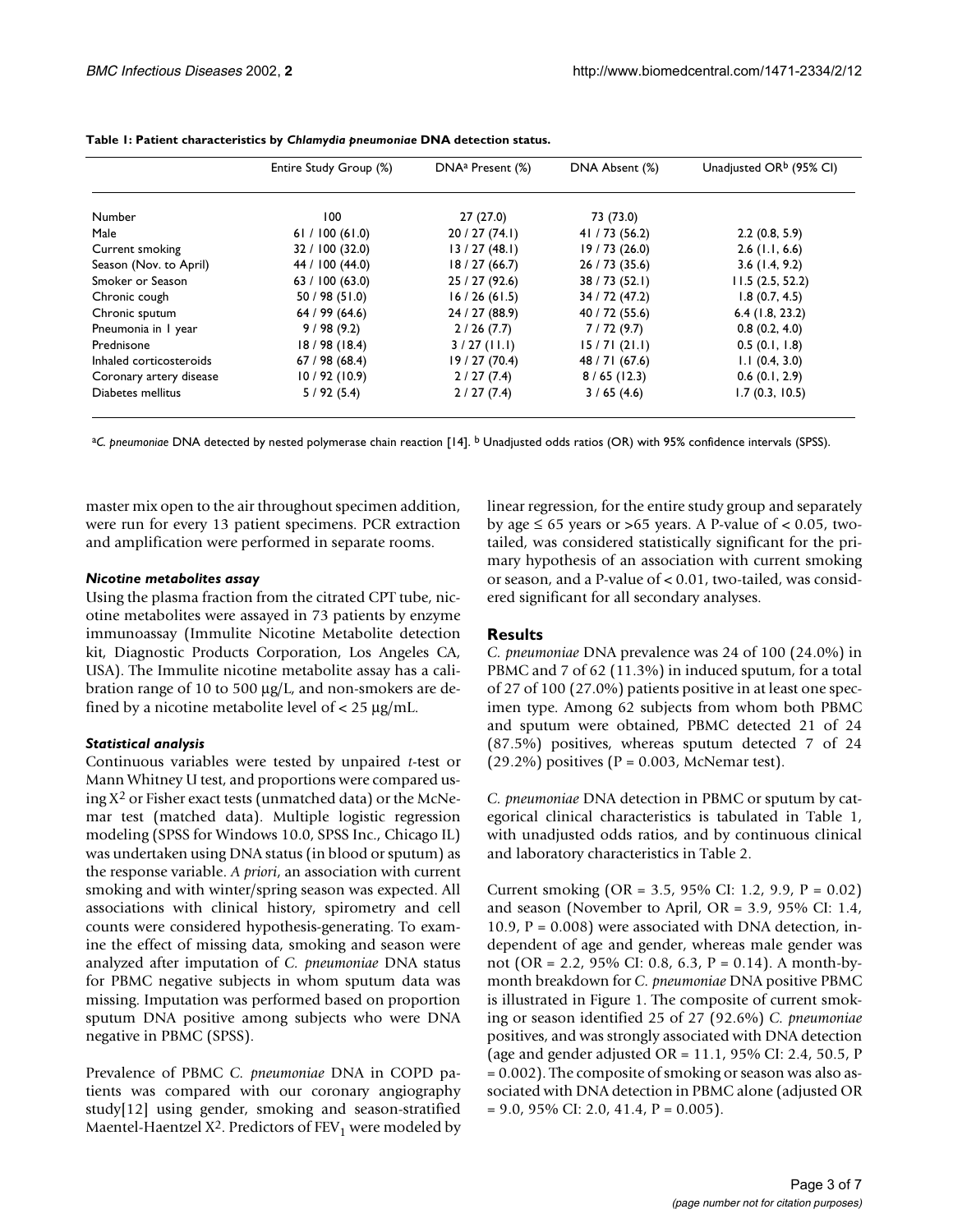|                                                           | Number of Subjects | <b>Entire Study Group</b> | DNA <sup>b</sup> Present | <b>DNA Absent</b> | $P$ -value ( $t$ -test) |
|-----------------------------------------------------------|--------------------|---------------------------|--------------------------|-------------------|-------------------------|
|                                                           |                    |                           |                          |                   |                         |
| Age in years (SD)                                         | 93                 | 65.8(10.7)                | $66.9$ (11.9)            | 65.3(10.3)        | 0.53                    |
| Smoking pack-years (SD)                                   | 93                 | 43.1(25.1)                | 48.9 (29.3)              | 41.8(24.1)        | 0.22                    |
| $FEV_1^c(SD)$ , L                                         | 93                 | 1.35(0.61)                | 1.34(0.64)               | 1.36(0.61)        | 0.88                    |
| FEV <sub>1</sub> % predicted (SD)                         | 93                 | 46.9 (16.8)               | $44.3$ (15.1)            | 48.0 (17.5)       | 0.33                    |
| $FEV1/VCd$ % (SD)                                         | 93                 | 45.7 (15.4)               | 42.6 (15.8)              | 47.0 (15.2)       | 0.22                    |
| Total cell count, $10^6/g$ (SD)                           | 73                 | 10.9(15.4)                | 9.9(12.5)                | 11.4(16.8)        | 0.70                    |
| Viability, % (SD)                                         | 73                 | 61.5(24.2)                | 60.4(22.7)               | 62.0(25.0)        | 0.79                    |
| Squamous Epithelial, % (SD)                               | 73                 | 3.8(8.6)                  | 3.7(5.3)                 | 3.9(10.0)         | 0.92                    |
| Neutrophils, % (SD)                                       | 73                 | 63.6(25.3)                | 60.6(27.2)               | 65.2(24.5)        | 0.46                    |
| Macrophages, % (SD)                                       | 73                 | 25.6 (19.2)               | 26.4(21.2)               | 25.2(18.3)        | 0.78                    |
| Eosinophils, median % (Inter-quartile range) <sup>e</sup> | 73                 | 1.2(3.0)                  | 1.2(3.7)                 | 1.0(2.9)          | 0.71e                   |

**Table 2: Spirometrya and sputum cell counts by** *Chlamydia pneumoniae* **DNA detection status among 92 patients with chronic obstructive pulmonary disease.**

aAll spirometry after inhalation of 200 µg salbutamol. b*C. pneumoniae* DNA detected in peripheral blood mononuclear cells or induced sputum by nested polymerase chain reaction [14]. <sup>c</sup>FEV<sub>1</sub>: forced expiratory volume in 1 second. <sup>d</sup>VC: vital capacity. <sup>e</sup>Comparison by Mann Whitney U test (SPSS).

To further explore the relationship between current smoking status and the detection of *C. pneumoniae* DNA, we measured plasma nicotine metabolites in 73 subjects. Levels =  $25 \mu g/L$  indicate current smoking status. At this threshold, seven former smokers were reclassified as current smokers, and one current smoker as a former smoker. Nicotine metabolites = 25 µg/L were associated with *C. pneumoniae* DNA with OR of 2.1 (95% CI: 0.8, 5.7, P = 0.13). There was no relationship between higher plasma nicotine levels and the probability of detecting *Chlamydia pneumoniae* DNA (see Figure 2.)

To assess the influence of missing *C. pneumoniae* DNA status of sputum, imputation of one, three or seven additional sputum positives was performed, corresponding to the proportion of observed sputum DNA positives with 95% confidence interval among subjects who were PBMC DNA negative. Imputation was performed without regard to smoking or season. The OR associated with season was 3.7 in the non-imputed model, and 3.4, 3.1, and 2.4 respectively for one, three or seven imputed positives, in a model adjusted for smoking, age and gender. The ORs for smoking in these models were 3.7, 3.4, 2.6, and 2.0, for the zero, one, three or seven imputed positives, respectively.

Self-reported chronic sputum production was associated with *C. pneumoniae* DNA detection (age, gender, smoking and season-adjusted OR = 4.2, 95% CI: 1.1, 16.0,  $P =$ 0.04), whereas self-reported chronic cough, use of corticosteroids, or a history of coronary artery disease or diabetes mellitus were not (see Table [1](#page-1-0)). Chronic sputum production identified 24 of 27 (88.9%) of patients with *C. pneumoniae* DNA detected. In a forward selection model including sputum production, smoking, season, gender and age, only sputum production (OR = 5.3, 95% CI: 1.4, 19.6, P = 0.01) and season (OR = 2.8, 95% CI: 1.1, 7.5, P = 0.04) were independent predictors. Two-way interactions were not statistically significant.

We examined the association between *C. pneumoniae* DNA and measures of pulmonary function (Table 2), and sputum cell counts. Pulmonary function was moderately to severely impaired, and no relationship was found with *C. pneumoniae* DNA detection. Sputum neutrophil, macrophage, and eosinophil counts were not associated with *C. pneumoniae* detection.

We also examined the association between *C. pneumoniae* DNA and spirometry by linear regression modeling of FEV1. Age, gender, current smoking, *C. pneumoniae* DNA status, and season were included in the model (Table 3). In the entire study group, age and male gender were predictors of  $FEV<sub>1</sub>$ . However, if we used the per cent predicted  $FEV<sub>1</sub>$  as the outcome variable, no variable was significant at the P < 0.05 level (data not shown), and only smoking approached this level of significance  $(P = 0.09)$ . We then examined subjects aged 65 years or younger, and those older than 65 years, separately. In the younger age group, age predicted  $FEV_1$ , whereas current smoking, male gender and *C. pneumoniae* DNA status were associated at P < 0.10. In the older age group, male gender was associated with  $FEV<sub>1</sub>$ , but age, current smoking, season or DNA status were not.

PBMC results from the COPD patients in this study were compared with patients from the coronary angiography study reported previously [12]. COPD patients were more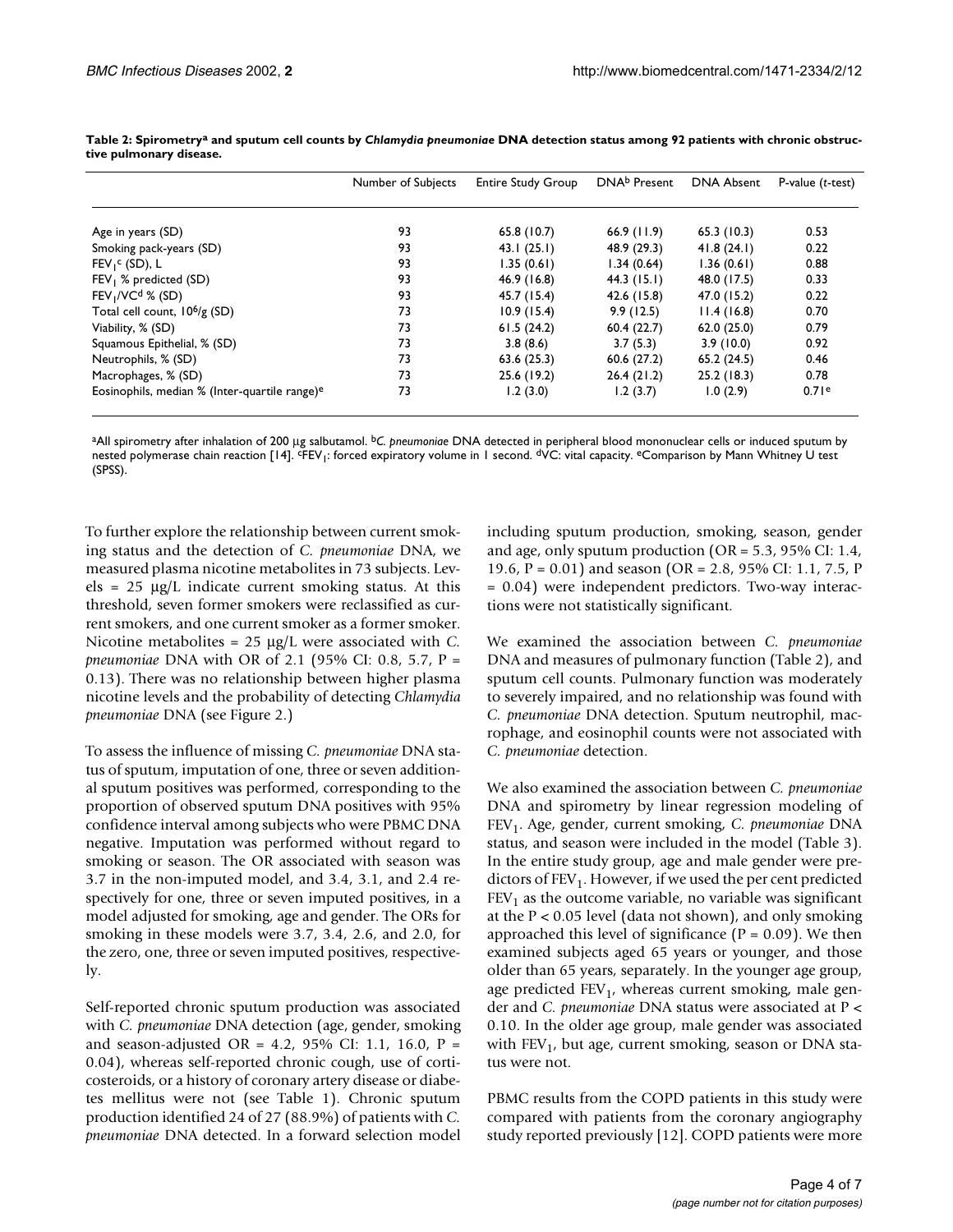

#### **Figure 1**

Relation of *Chlamydia pneumoniae* (CP) DNA prevalence in blood peripheral mononuclear cells versus month of study visit among 100 patients presenting to a respirology referral clinic. CP-DNA positive (solid), CP-DNA negative (thatched) or proportion of all monthly specimens which were CP-DNA positive (line).

likely to have *C. pneumoniae* DNA in PBMC than patients undergoing coronary angiography (24 of 100 versus 24 of 208, adjusted OR = 2.9, 95% CI: 2.4, 9.9, P < 0.001), independent of current smoking status, gender, or season. The highest monthly prevalence was found in March and April, irrespective of year or study group. Among cardiology patients, the *C. pneumoniae* prevalence in March and April 1999 was 16% (20 of 122), compared with a prevalence of 5% (3 of 60) in the months of May to October. Similarly, in COPD patients studied in 2000 and 2001, March and April prevalence was 50% (9 of 18), compared with 15% (6 of 41) in the months of May to October. In the combined dataset, season (November to April OR = 4.3, 95% CI: 2.0, 9.2, P < 0.001) and smoking (OR = 2.7, 95% CI: 1.3, 5.4, P = 0.005) predicted *C. pneumoniae* DNA detection in PBMC, whereas male gender did not (OR = 1.5, 95% CI: 0.7, 3.2, P = 0.28). The combined measure of current smoking or season was associated with DNA detection (OR = 10.1, 95% CI: 3.0, 33.8, P < 0.001).

#### **Discussion**

Among clinically stable patients with smoking-related COPD and moderate to severe pulmonary function impairment, we detected a relatively high prevalence of *C. pneumoniae* DNA. Peripheral blood (PBMC) specimens were superior to induced sputa, and an association between *C. pneumoniae* DNA detection, current smoking and winter/spring months was demonstrated. Chronic sputum production was associated with *C. pneumoniae*, but we found no clear association with other clinical symptoms, measures of lung function, or sputum cell counts.



#### **Figure 2**

Relation of *Chlamydia pneumoniae* DNA prevalence in blood or sputum versus plasma nicotine metabolite levels among 73 patients with stable chronic obstructive pulmonary disease. Nicotine metabolites of < 25 µg/L indicate no recent exposure to smoking. For nicotine metabolites  $= 25 \mu g/L$ , odds ratio = 2.1 (95% CI: 0.8, 5.7, P = 0.13) for detection of *C. pneumoniae* DNA (SPSS).

Data on the prevalence of *C. pneumoniae* DNA in PMBC of COPD patients have been published solely in abstract form. Black et al found a prevalence of 14 of 20 (70.0%, 95% CI: 48.1, 85.5) Australian patients, using whole blood or PBMC (Black et al, Proceedings of the Fourth Meeting of the European Society for Chlamydia Research, Helsinki, Finland, 2000). Blasi et al found a prevalence of 10 among 21 (47.6%, 95% CI: 28.3, 67.6) Italian patients, compared with 11 of 21 (52.4%) who had *C. pneumoniae* DNA in trans-bronchial lung biopsy specimens (Blasi et al, Proceedings of the Fourth Meeting of the European Society for Chlamydia Research, Helsinki, Finland, 2000). Our prevalence of 24.0% in PBMC of Canadian COPD patients is slightly lower than these previous estimates, although within the 95% confidence interval for Blasi et al's estimate. Although this estimate was higher for patients with chronic respiratory disease compared with patients undergoing coronary angiography, we have recently found a high prevalence (31/103, 29.8%) among family practice controls without acute cardiorespiratory symptoms (Smieja et al, unpublished data).

We found a low prevalence (11%) of *C. pneumoniae* DNA in induced sputum among patients with chronic stable COPD. By contrast, Von Hertzen et al detected DNA in spontaneous sputum of 59% of patients with severe COPD [8], and Black et al detected DNA in 94% of patients hospitalized for COPD exacerbation (Black et al, Proceedings of the Fourth Meeting of the European Society for Chlamydia Research, Helsinki, Finland, 2000). We obtained induced sputum to measure sputum cell counts by a validated methodology, but spontaneous sputum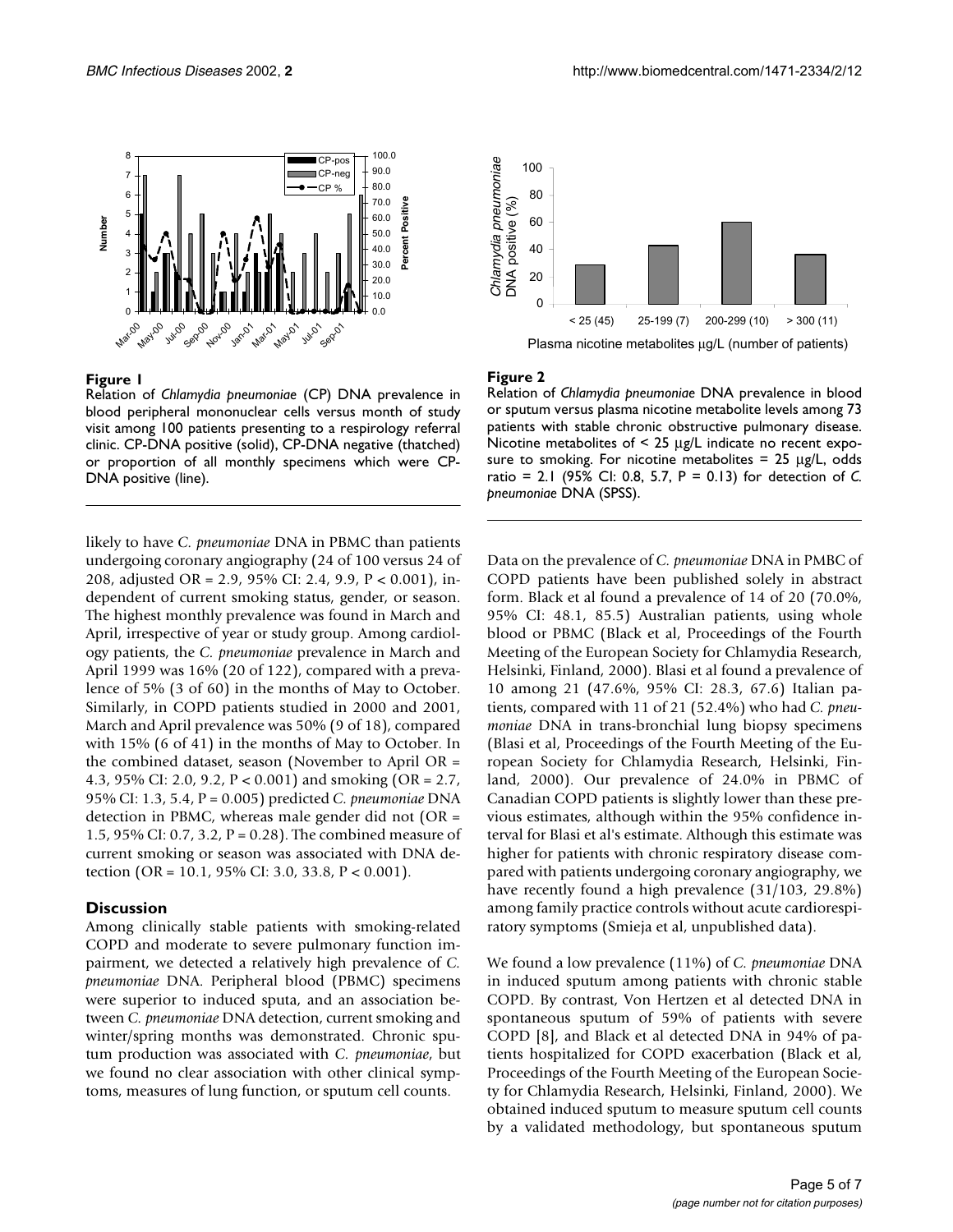| <b>Risk Factor</b>                    | Beta Coefficient (95% Confidence Interval) <sup>a</sup> |                                            |                                  |  |  |
|---------------------------------------|---------------------------------------------------------|--------------------------------------------|----------------------------------|--|--|
|                                       | <b>Entire Study Group</b>                               | Age $\leq$ 65 years (n = 34)               | Age $> 65$ years (n = 59)        |  |  |
| Age (L/year)                          | $-0.03$ $(-0.04, -0.01)^{b}$                            | $-0.05$ ( $-0.08$ , $-0.02$ ) <sup>b</sup> | $-0.01$ ( $-0.04$ , $0.02$ )     |  |  |
| Male                                  | $0.43(0.21, 0.66)^b$                                    | $0.35$ (-0.03, 0.74) <sup>d</sup>          | $0.41$ (0.12, 0.70) <sup>c</sup> |  |  |
| <b>Current Smoker</b>                 | $-0.17(-0.41, 0.08)$                                    | $-0.40$ ( $-0.80$ , $0.00$ ) <sup>d</sup>  | $-0.05$ $(-0.36, 0.27)$          |  |  |
| Chlamydia pneumoniae DNA <sup>e</sup> | $-0.16$ $(-0.41, 0.10)$                                 | $-0.40$ ( $-0.86$ , $0.06$ ) <sup>d</sup>  | $-0.10$ $(-0.43, 0.23)$          |  |  |
| November to April                     | $0.19$ ( $-0.04$ , $0.41$ )                             | $0.19$ (-0.20, 0.57)                       | $0.17(-0.12, 0.47)$              |  |  |

**Table 3: Clinical predictors of forced expiratory volume in one second among 93 patients with chronic obstructive pulmonary disease.**

a Multiple linear regression beta coefficient (litres) associated with the presence of clinical variables for prediction of FEV<sub>1</sub> (SPSS). Age in years, all other variables coded as present (1) or absent (0). b P < 0.001 c P < 0.05 d P < 0.10 e*C. pneumoniae* DNA detected in peripheral blood mononuclear cells or induced sputum by nested polymerase chain reaction [14]

may be superior for routine *C. pneumoniae* detection. Conversely, sputum positivity may be higher during acute exacerbations, and our study intentionally excluded such patients. Our data support the utility of PBMC in preference to sputum for *C. pneumoniae* DNA detection.

A clearer relationship between *C. pneumoniae* and smoking is emerging. Hahn first proposed that smoking was a potential confounder of the association between *C. pneumoniae* antibody levels and cardiovascular disease [16]. Von Hertzen et al showed that smoking was associated with higher *C. pneumoniae* IgA levels in smoking-discordant twins [17], and Karvonen et al showed that *C. pneumoniae* IgG seropositivity to be higher in smokers in a population-based study [18]. This study has validated our previous observation that current smoking was associated with a higher prevalence of *C. pneumoniae* nucleic acid detection [12]. Whether *C. pneumoniae* associations with chronic diseases such as COPD or coronary artery disease are confounded by inaccurate ascertainment of smoking status, or whether infection is directly involved in the causal pathway for smoking-associated diseases, will require careful investigation.

Annual *C. pneumoniae* seasonal cycles have not, to our knowledge, been previously reported. Among both cardiology and respirology patients, we found peak prevalence in the winter/spring months, particularly in March and April, over three consecutive winters. Whether similar seasonal variation is present in other geographic areas is not known.

We identified no clear relationship between FEV<sub>1</sub> and *C*. *pneumoniae* DNA detection. In the sub-group of patients aged 65 years or younger, current smoking and *C. pneumoniae* DNA status were each associated with a reduced of  $FEV<sub>1</sub>$  approximately 400 mL, although neither was nomi-

nally significant at a level of P < 0.05. A larger sample size may allow more precise estimation of this relationship, although only a prospective study design will adequately determine whether DNA detection is associated with greater decline in  $FEV<sub>1</sub>$ . Our data suggest that a study enrolling subjects 65 years or younger may have greater power for examining whether *C. pneumoniae* is associated with lung function decline independently of smoking status.

We identified self-reported chronic sputum production as a strong risk factor for *C. pneumoniae* DNA detection. However, this association requires validation, and was not significant at  $P < 0.01$  as we pre-specified for secondary analyses. Nevertheless, *C. pneumoniae* DNA detection in stable COPD patients may be associated with respiratory symptoms.

In conclusion, *C. pneumoniae* was prevalent in patients with COPD and associated with current smoking and winter/spring season, and may be associated with chronic sputum production. *C. pneumoniae* DNA detection in PBMC may facilitate the undertaking of large prospective epidemiologic studies examining the role of *C. pneumoniae* in COPD etiology and progression.

#### **Competing interests**

None declared.

#### **Authors' contributions**

MS, RL, and AP were responsible for conception, design, analysis and manuscript writing. FEH, MC, and JBM participated in design and critical review of the manuscript. DK enrolled patients and performed spirometry and sputum induction, SC performed blood processing and nucleic acid amplification. CHG provided design, statistical advice, and critical review of the manuscript. MS acts as